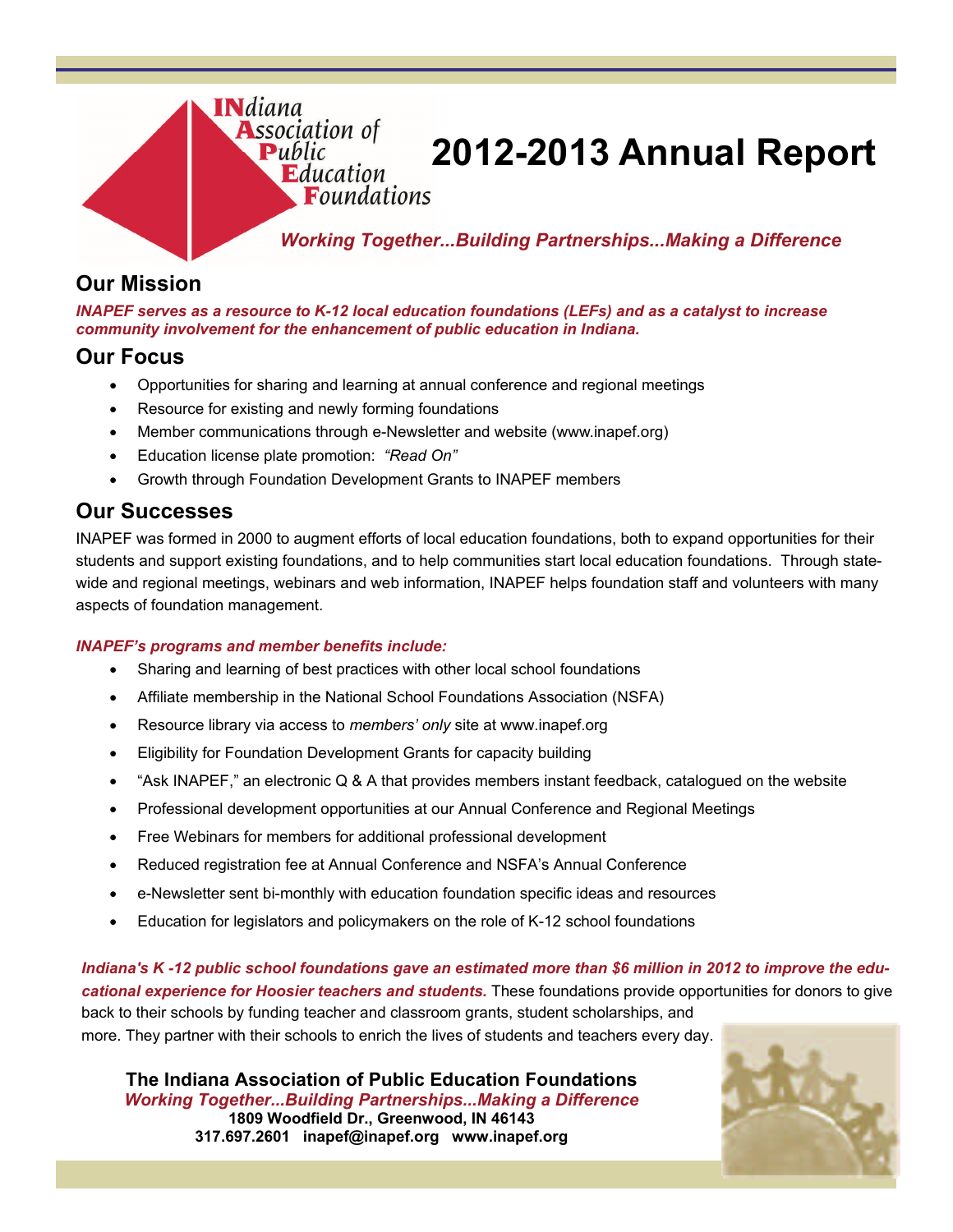# **Letter from the President**

Welcome INAPEF Members,

As you read this, the NSFA conference in Indianapolis is about to begin. We consider this conference to be a great opportunity for our members to get a look at other education foundations across the nation. It is also an opportunity for us to increase our visibility with our own leaders: including superintendents, school board members, and state legislators. We also have a guest speaking from the U.S. Department of Education. I hope you all will have had a chance to take advantage of this opportunity.

Many other great things are taking place. State Farm has been generous with a grant to help newly forming foundations. This will also help with creating resources on the INAPEF website. INAPEF has had conversations with four foundations about the process of starting an education foundation. They are all working on applying for 501(c)(3) status. We look forward to assisting them to succeed.

The INAPEF Board has revised the strategic plan with a focus on these items over the next two years:

- Increasing INAPEF's visibility as well as sharing the impact education foundations are making across the state
- Increase INAPEF membership
- Increase services and resources to INAPEF members
- Continue to build relationships with related organizations and legislators to create a more collaborative environment

Thank you for your continuing support of INAPEF.

Best Regards,

*Nick* Nick Boland, INAPEF President

# **INAPEF Board of Directors**

### **Executive Committee**

 **Nick Boland, President** Noblesville Education Foundation

**Ginny Hacker, Past President**  Washington Township Schools Fdn.

**Christine Isbell, Treasurer**  Public Schools Fdn. of Tippecanoe Co.

> **Barb Smolen, Secretary**  Warsaw Education Foundation

**Staff: Teresa Ransdell**  inapef@inapef.org www.inapef.org

**Lisa Allen** 

Hamilton Southeastern Schools Fdn 2nd Term: 2012-2014

**Stephanie Crook**  Portage Township Education Fdn 1st Term: 2012-2014

**Larry Dollison**  State Farm Affiliate Member

**Cyrilla Helm**  Fdn. of Monroe County Comm. Schools Lake Central Education Fdn. 1st Term: 2012-2014

**Beth Meyers**  Batesville Community Education Fdn. 1st Term: 2012-2014

**Ann Millikan**  Kokomo Public Schools Education Fdn. 1st Term: 2011-2013

**Janice Montgomery**  Bartholomew Consolidated School Fdn. 1st Term: 2011-2013

**Patty Poehler**  Decatur Township Education Fdn. 1st Term: 2011-2013

**Mike Seljan**  1st Term: 2012-2014

**Amy Walker**  Public Education Fdn. of Evansville 2nd Term: 2012-2014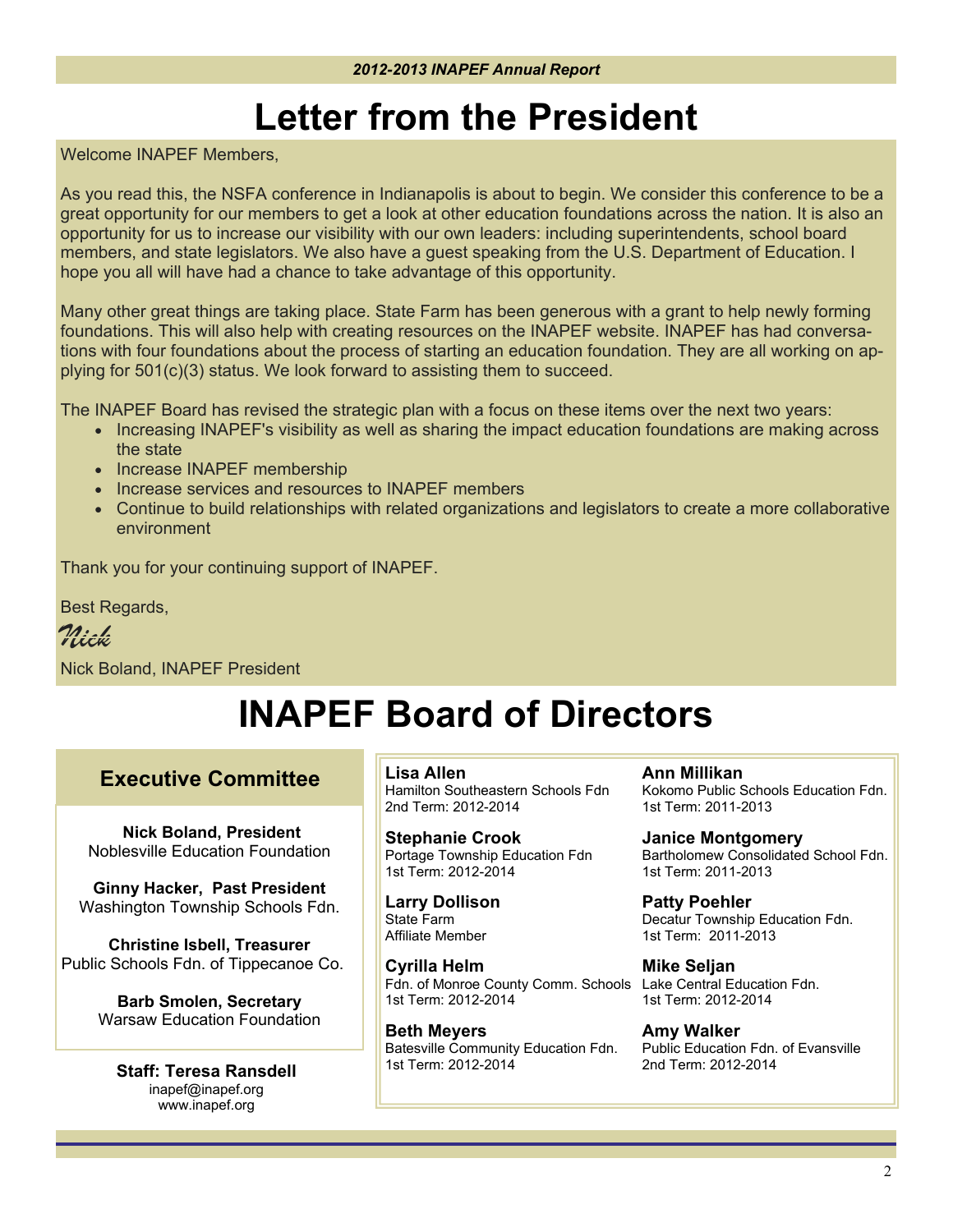### **INAPEF Members 2012**

Anderson Education Foundation Avon Education Foundation Bartholomew Consolidated School Fdn Batesville Community Schools Education Fdn

Beech Grove Education Foundation Brownsburg Education Foundation Carmel Education Foundation Center Grove Education Foundation Clinton Prairie School Foundation Decatur Township Education Foundation Delaware Community Schools Educ. Found. East Allen Co. Schools Educ. Foundation Eastern Hancock Education Foundation Foundation of Monroe Co. Comm. Schools Frankfort Education Foundation Franklin Comm. School Corporation Franklin Township Education Foundation Goshen Community Schools Foundation Greenfield Central School Foundation Hamilton Heights Education Foundation Hamilton Southeastern Schools Fdn. Hammond Education Foundation IPS Education Foundation Kokomo Public Schools Foundation Lake Central Education Foundation Lawrence Township School Foundation Merrillville Education Foundation Mishawaka Education Foundation Mt. Vernon Education Foundation Munster Education Foundation New Albany-Floyd Co. Educ. Foundation New Harmony School Foundation Nineveh Henley Jackson Ed. Foundation Noblesville Schools Educ. Foundation Penn-Harris-Madison Educ. Foundation Perry Township Education Foundation Pike Township Educational Foundation Plainfield Comm. Sch. Legacy Fdn. Plymouth Education Foundation Portage Township Education Foundation Public Education Foundation of Evansville Public Education Foundation of Valparaiso Public Sch. Foundation of Tippecanoe Co. Richland-Bean Blossom Comm. Sch. Fdn. School City of Hobart Education Fdn. South Putnam Comm. Education Fdn. Southern Hancock Education Foundation Springs Valley Education Foundation The Public Education Fdn. (South Bend) Vigo County Education Foundation Warren Arts & Education Foundation Warsaw Education Foundation Washington Twp. Schools Foundation Wayne Township Education Foundation Westfield Washington Educ. Dev. Found. Yorktown Comm. Schools Education Fdn. Zionsville Education Foundation

Affiliate Member: State Farm

57 Members

## **Congratulations to 2013 Granting the Seed Grant Recipients!**

Four of the state's newest education foundations received grants for operations and board development, made possible by a State Farm Insurance Companies grant to INAPEF.

#### **Delaware Community Schools Educational Foundation**:

\$750 for ACT database software to manage alumni, donor recognition, donor campaigns and other marketing campaigns

**Nineveh Hensley Jackson Educational Foundation:** \$707 for marketing materials including foundation brochures, thank you cards, stationery and envelopes and postage.

**North West Hendricks Education Foundation:** \$1,413 to pay filing fees to apply to become a  $501(c)(3)$  organization and pay registration fees for 2 attendees to attend the NSFA conference in Indianapolis

#### **Yorktown Community Schools Education Foundation:**

\$1,500 to help pay operational expenses associated with filing for 501(c)(3) status with the IRS including securing a person to assist with the process of establishing the foundation.

## **INAPEF's Goal of Connecting Members**

Providing professional development and networking opportunities is the core of INAPEF's mission. Our aim is to connect education foundation staff and volunteers to provide learning opportunities and allow for best practices to be shared, increasing foundations' effectiveness. This year, INAPEF developed its fall annual conference around the theme of "Building a Foundation for the Future of Our Students" and focused on ways for foundations to work better with their boards, alumni associations and donors.

This year, we also partnered with the National School Foundation Association (NSFA) to have their annual conference in Indianapolis this spring to provide networking and sharing on a national level for our members. The cadre of sessions and speakers for the national conference is sure to be an exceptional opportunity for INAPEF members.

Look for regional meetings to return in 2014 along with other enhancements for learning from and sharing with fellow foundation colleagues.